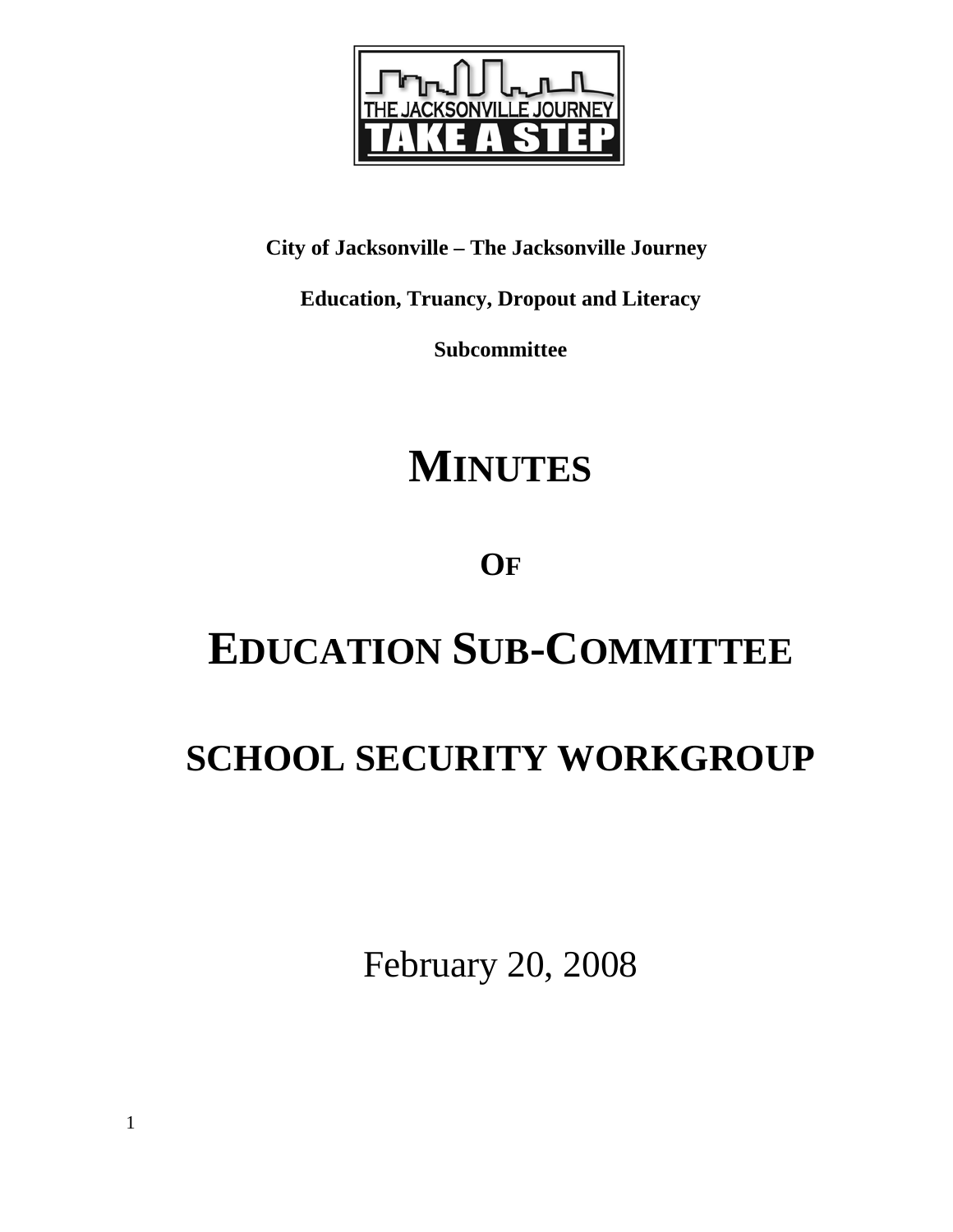### **The Jacksonville Journey – Education**

### **Education, Truancy, Dropout and Literacy Sub-Committee**

### **School Security Workgroup**

#### **February 20, 2008**

#### **1:00 p.m. Meeting**

**PROCEEDINGS before the Jacksonville Journey – Education Sub-Committee, School Security Workgroup taken on Thursday, February 20, 2008, Edward Ball Building, 8th Floor, Room 851 – 214 N. Hogan Street, Jacksonville, Duval County, Florida commencing at approximately 1:00 p.m.** 

**School Security Workgroup** 

**Skip Cramer, Chair Tony Bellamy, Member Nancy Broner, Member Bobby Deal, Member Carolyn Floyd, Member Joe Henry, Member Nongongama Majova-Seane Paul Perez, Member**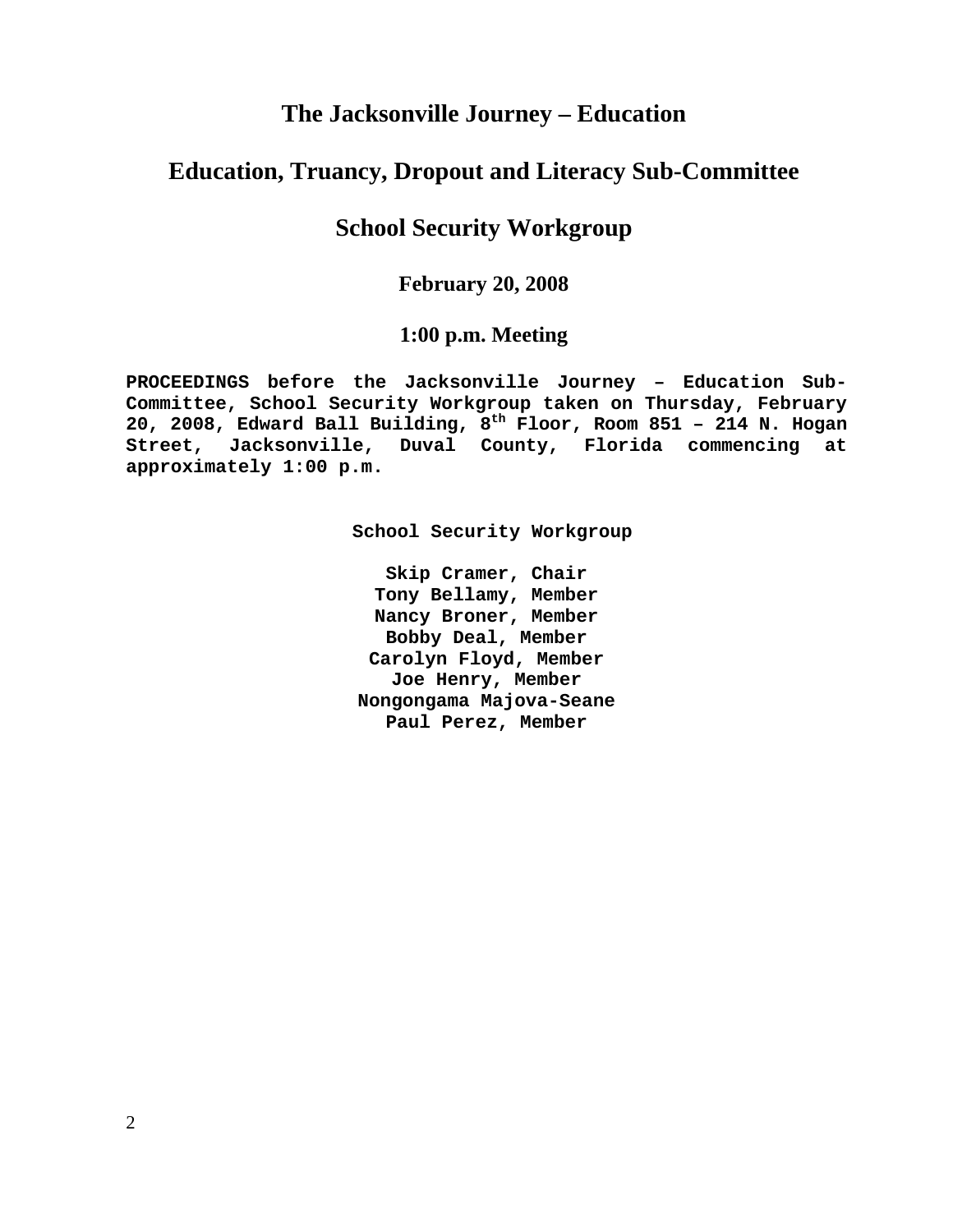#### **APPEARANCES**

#### **COMMITTEE CHAIRS & MEMBERS:**

SKIP CRAMER, Chair CAROLYN FLOYD, Member

#### **ABSENTEE MEMBERS:**

Tony Bellamy Nancy Broner Bobby Deal Joe Henry Nongongama Majova-Seane Paul Perez

#### **STAFF:**

Renee Brust Alice Checorski

#### **OTHERS PRESENT:**

Debra Jahns-Nelsen Dr. Lawanda Ravoira Harris Warren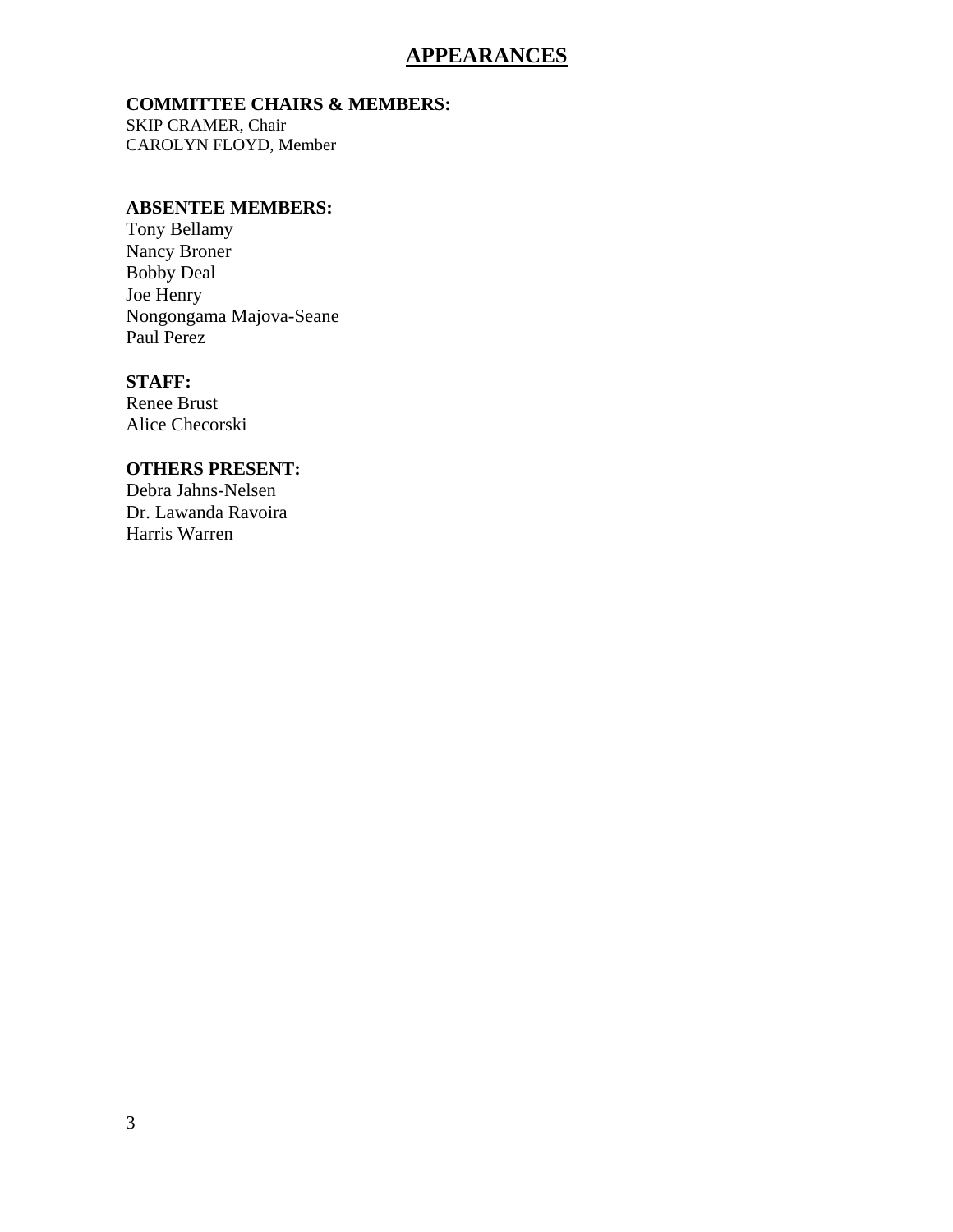February 20, 2008

Education Sub-Committee, School Security Workgroup 1:00 p.m. **Call to Order and Comments.** Skip Cramer, Chair, called the meeting to order at approximately 1:15 p.m. at which time introductions were made.

#### **1. Purpose of Meeting.**

 Discuss the Mayor's crime initiative, *The Jacksonville Journey*  Take a Step Education, Truancy, Dropout and Literacy Subcommittee, School Security Workgroup.

#### **2. Discussion Items**

Skip Cramer, Chair, welcomed everyone to the meeting, and reviewed the housekeeping notes and Sunshine Law before asking for introductions.

Mr. Cramer then called for approval of the minutes from the February 7, 2008 Workgroup meeting, with one amendment to page 4, "2007 JCCI Quality of Life Progress Report". Carolyn Floyd made a motion to approve and Mr. Cramer so moved to approve the minutes as amended.

The objectives for the meeting were to have Tony Bellamy, Principal, First Coast High School, report on feedback from the high school principals regarding school security, SROs, DCPS police, JSO and the State Attorney's Office. Renee Brust reported that Mr. Bellamy will not be able to attend the meeting today due to a school emergency.

Mr. Cramer distributed a memorandum with the workgroup's draft recommendations. He noted that some of these overlap with other

4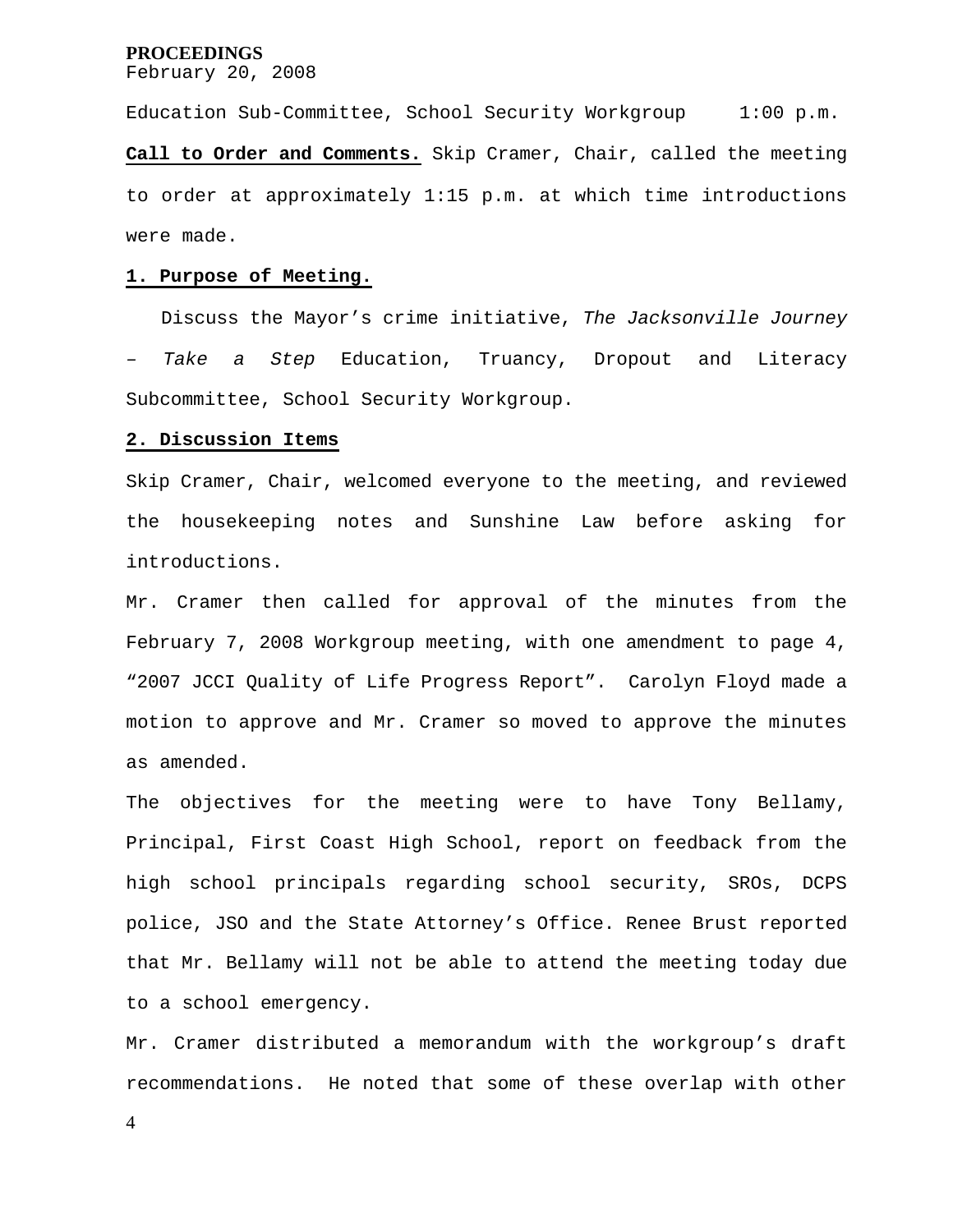committees and their recommendations should be forthcoming.

Recommendation #1 – Full Service Schools – currently operating at less than capacity due to the number of referrals and the number of case workers available. The cost is modest as priced by United Way, amounting to approximately \$65,000 to provide 12-month full time social workers. To add the additional mental health staff, the cost is approximately \$720,000 annually for 12 therapists. Recommendation #2 – Safe Students in Schools (SSIS) – similar to the MARS Program dealing with at-risk students. This is actively being considered by the school board at this time. There are concerns at what level of conduct violations should be enforced. This issue is a decision for the school board, JSO, SROs and the State Attorney's Office.

Recommendation #3 – Out of School Suspensions

Mr. Cramer stated this is one of the areas the Mayor identified when he implemented the *Jacksonville Journey*. We are at twice the rate of out of school suspensions as any of the other urban counties in Florida.

Carolyn Floyd asked if there has been any consideration to cost associated with the out of school suspensions? Mr. Cramer replied he did not know if there is a loss of revenue in the schools. The question is what to do with the 21,358 students while they are in the suspended status?

5 Recommendation #5 – Crime Watch Programs – Middle and high schools do not have adequate sponsorships. We are looking at the Crime Stopper Program next week. It is necessary to interact with the SROs to help re-cement a positive relationship on the campus.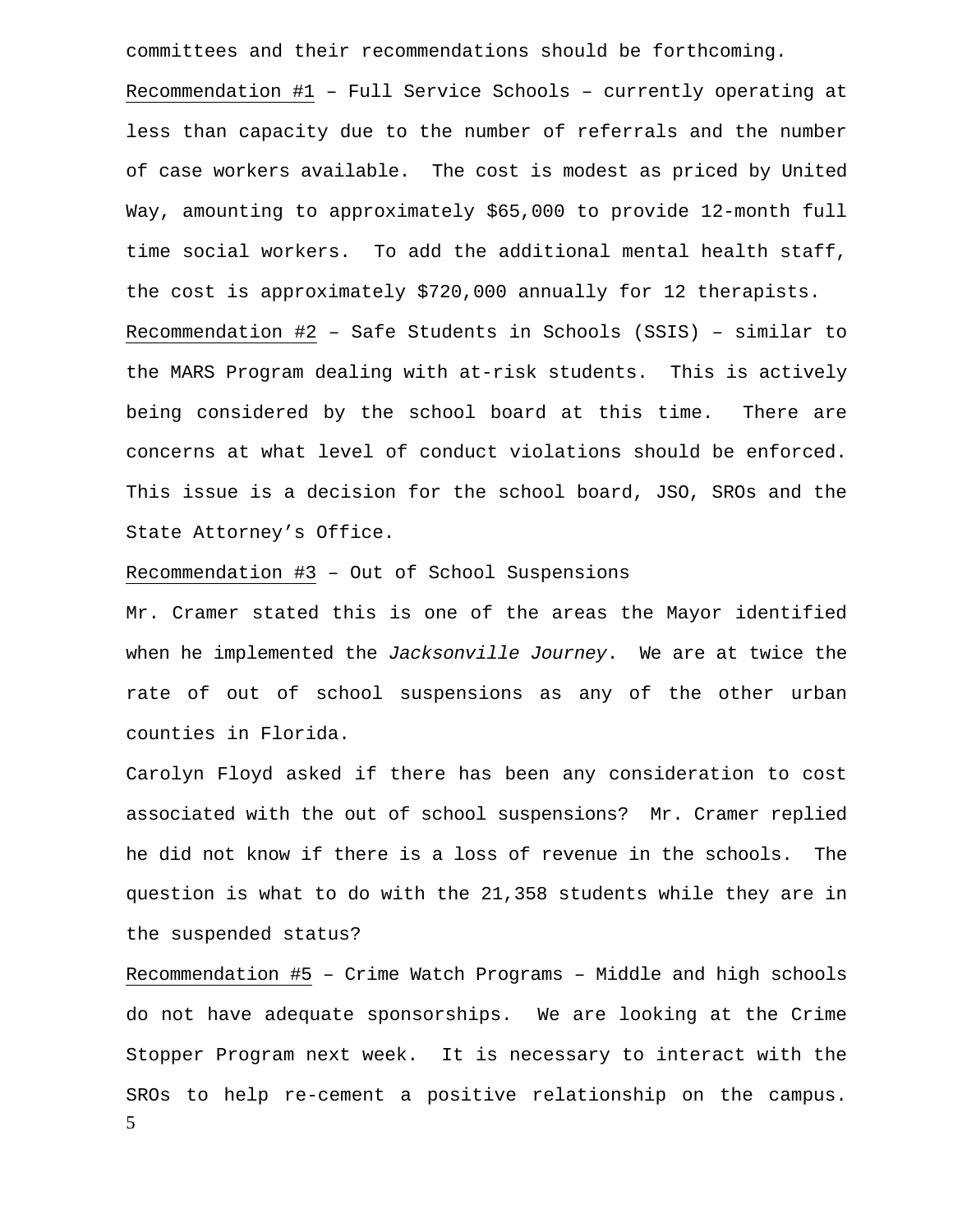These officers need to be viewed as role models for the students. Chairman Cramer next reviewed the Problem Matrix developed by the workgroup which identified 18 challenges. Discussion on this document will be held at the next meeting.

6 Mr. Cramer provided feedback from the Education sub-committee meeting which included the announcement of the timeline for deliverables from the workgroup. Final recommendations with costing are due by March 5, 2008. On March 12, 2008, the full sub-committee will review all of the workgroups' recommendations and prioritize these for the Steering Committee on March 13, 2008. At this time, Mr. Cramer introduced Dr. Lawanda Ravoira, National Council on Crime and Delinquency and the Children's Campaign. Dr. Ravoira was invited to provide highlights of the Blueprint Commission Report on Juvenile Justice. The purpose of the study was to develop recommendations that would focus on reforming Florida's Juvenile Justice system. The recommendations include a 5-year plan with 52 recommendations, 7 guiding principles and 12 key goals. The study was funded partly by the Jessie Ball duPont Foundation. Dr. Ravoira highlighted the report's focus on prevention and early-intervention at the community level. Funding needs to increase to implement the recommendations. There is a need for gender-specific programs as they are seeing an increase in the number of girls in the juvenile justice system. Dr. Ravoira was previously with the PACE Center for Girls at the state level. Over 70% of juveniles in the system are suffering from mental health or physical health needs. There is a 50% or higher turnover of case workers. Private agencies provide 86% of the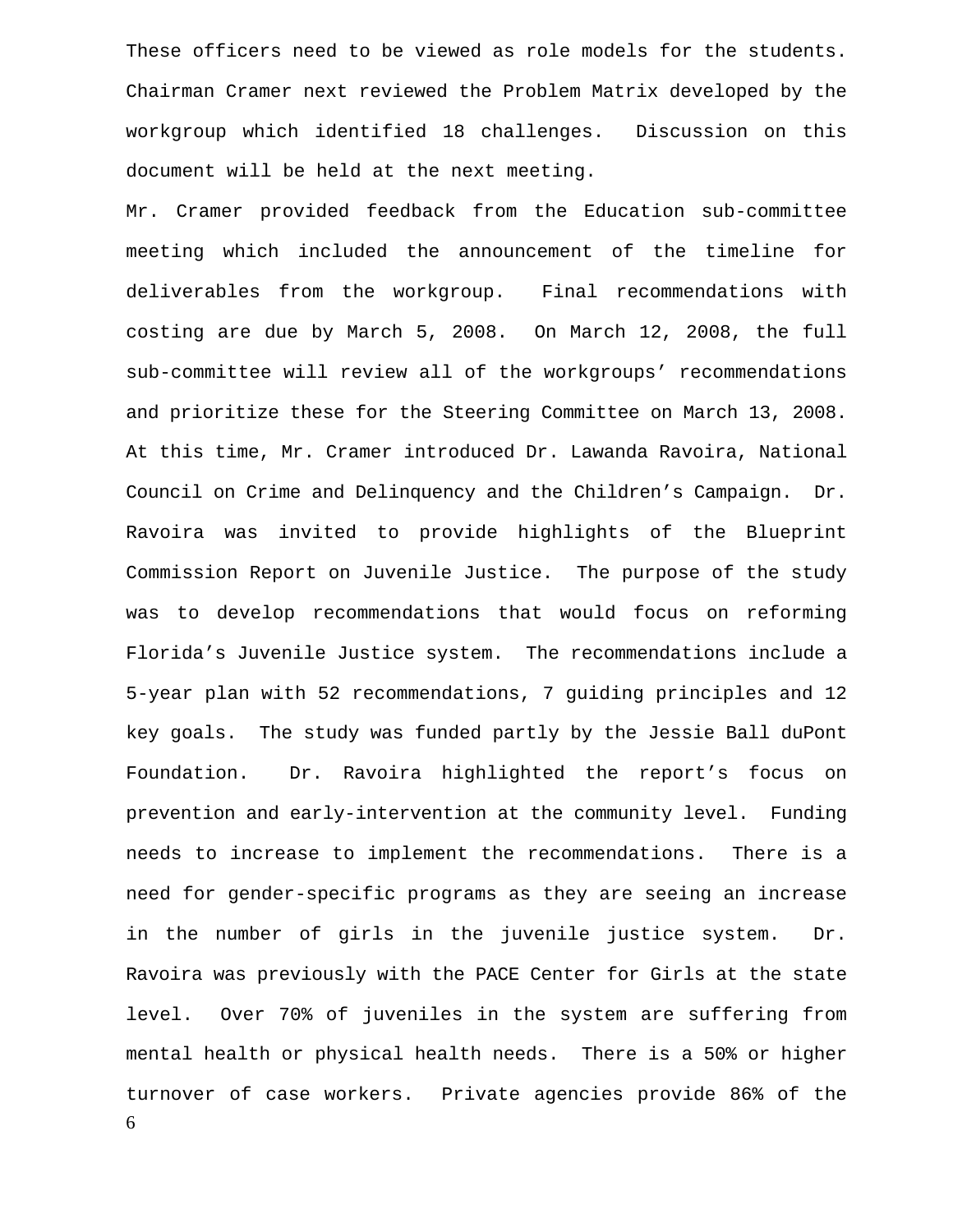services in the system. School-based prevention and intervention efforts are being promoted. The Gun Free Schools Act requires legislation to be passed on the state level. Dr. Ravoira stated that 16& of referrals are coming from the public school system, 66% of which are for misdemeanors. Out of school suspensions make up 46% of the referrals. A recommendation to issue civil citations in teen court is being considered. Palm Beach County has one of the lowest referral rates in Florida, 7.8% out of school compared to 15% in Duval County. The Blueprint Commission is looking at first-time misdemeanors as well as gang prevention. A discussion centered around the function of the Juvenile Assessment Centers and the inclusion of substance abuse, mental health screening and follow up services.

Carolyn Floyd stated that Duval County has two juvenile justice residential facilities that house youth from other counties while our referrals are being sent out of the county. Dr. Ravoira suggested we call for the legislators to conduct a review.

Mr. Cramer asked Carolyn Floyd to write up a recommendation from the state and county standpoint regarding the issue of re-entry for children returning to school. We need to let our legislators know of the need for funding for juvenile programs. The state recommendations for adult substance abuse treatment is \$29 million; \$4.4 for new prison beds, while we are seeing a reduction of \$18 million in the juvenile justice budget.

7 Dr. Ravoira stated there is a gender-specific initiative in Duval County for girls. They are meeting with local leaders to address how to stop sending girls outside of the county. This will become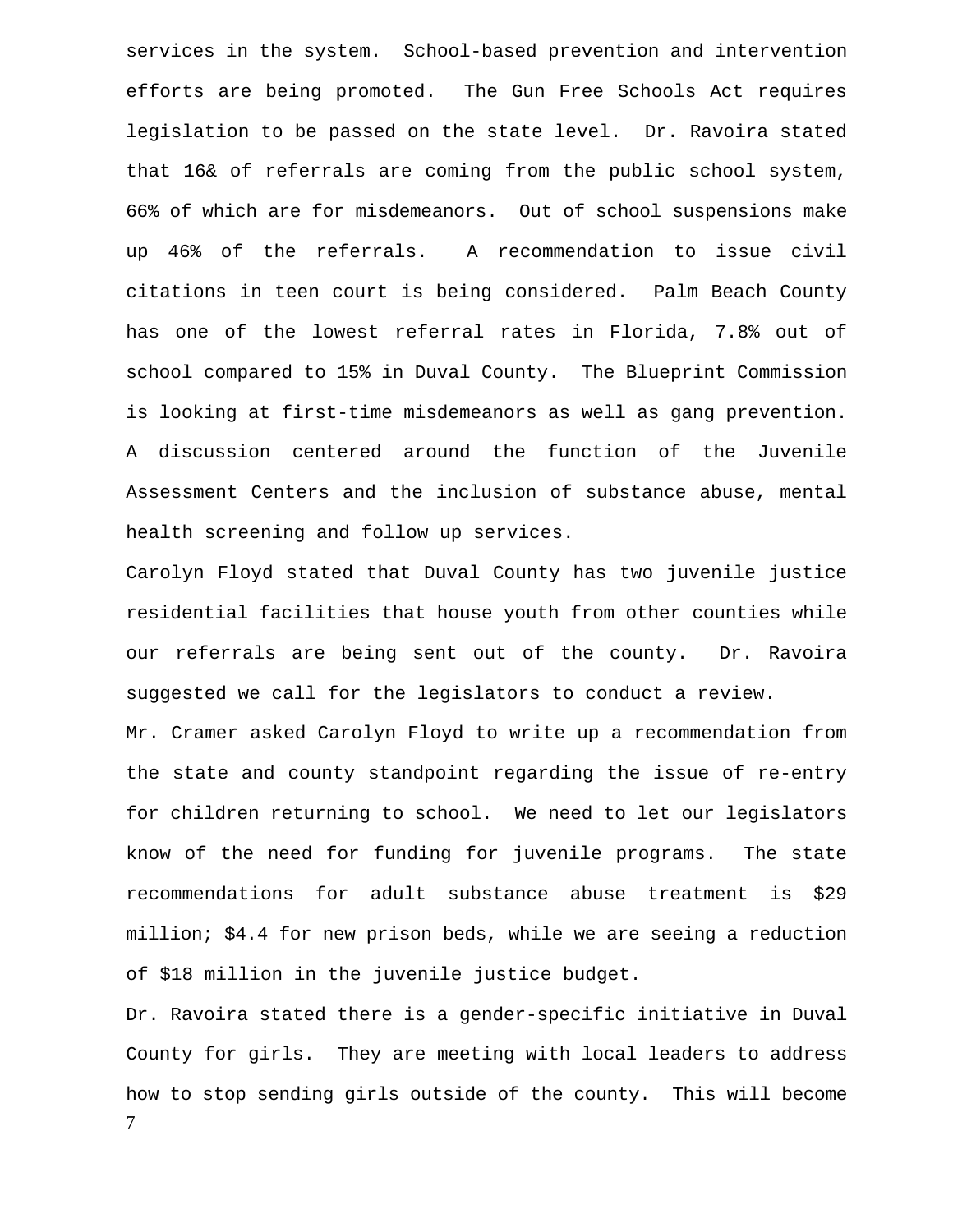a model on how to help our children locally.

In summary of today's meeting, Chairman Cramer suggested the workgroup add recommendations to consider on the next agenda regarding after-school programs that are funded by JCC, United Way and DCPS and include an educational program. There are 55,000 children from low-income families who would benefit from afterschool programs, but only 1 in 5 are participating. (i.e. Team Up). Look to extend Safe Students in Schools into After-School Programs. Renee Brust suggested inviting Linda Lanier to attend the next workgroup meeting. Mr. Cramer stated he has asked Ms. Lanier to provide cost and data analysis to expand current programs, focusing on the high-priority zip codes.

In addition to the five draft recommendations, the workgroup supports the immediate reactivation of the Juvenile Assessment Center, mentoring program (other workgroup recommendation; adding social workers and the development of a Truancy team as recommended by the Truancy workgroup.

8 Carolyn Floyd stated she is satisfied with the workgroup's recommendations. She would like to have a discussion on vocational education alternatives where students can become selfsupporting and self-sufficient. She recommends a facility for suspension where they would engage in constructive activities. Mr. Cramer agreed that there is a need for social workers and guidance counselors to engage students and families. Renee Brust said that career academies vs. college education is high on the focus of the School Relevancy workgroup. We need to do a better job of advertising to the community that we have 6